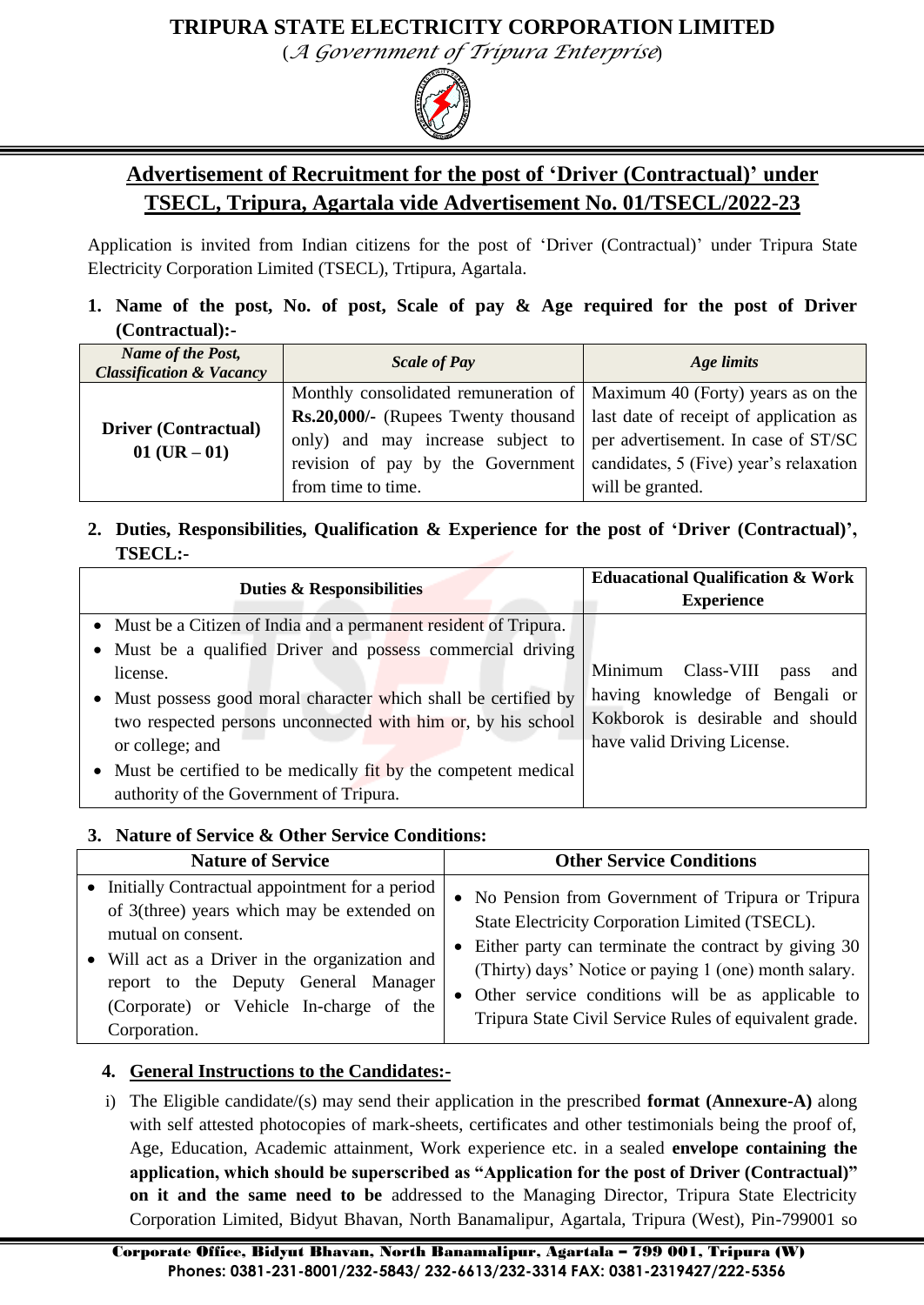### **TRIPURA STATE ELECTRICITY CORPORATION LIMITED**

(*A Government of Tripura Enterprise*)



as to reach the same on or before the **last date of receipt of application** i.e, **6 th May, 2022 (up to 05:30 PM).**

- ii) TSECL will not be responsible for any kind of postal delay.
- iii) Only short listed candidates will be called for interview.
- iv) No TA/DA will be given for attending the interview.
- v) Selection will be based on interview only. Selection committee reserves the right to relax any of the terms for selection & appointment.
- vi) The applications which are not in prescribed format shall be summarily rejected; like- (a) Application after the last date, (b) incomplete in any respect and, (c) any fresh paper/ enclosures after closing date, shall not be considered.
- vii) The Corporation shall verify the antecedents or documents submitted by a candidate at any time at the time of appointment or during the tenure of the service. In case, it is detected that the documents submitted by the candidates are fake or the candidate has a clandestine antecedents/ background and has suppressed the said information, then his/her service shall be terminated.
- viii) Candidates should send self attested photocopies of certificates and mark sheets from matriculation/ Madhyamik onwards and other testimonials in support of their qualifications, experience, age, etc. Originals should not be sent along with the application but these must be produced at the time of interview for verification.
	- ix) In case of any inadvertent mistake in the process of selection which may be detected at any stage even after the issue of appointment letter, the Corporation reserves the right to modify/withdraw/cancel any communication made to the candidates.
	- x) In case of any dispute/ambiguity that may occur in the process of selection, the decision of the Corporation shall be final.
	- xi) Applicants who are in employment should route their applications through proper channel. However, they can send the advance copy of the application.
- xii) No correspondence will be entertained from candidates regarding postal delay, conduct and result of interview and reasons for not being called for interview.
- xiii) Canvassing in any form will be a disqualification.
- xiv) No interim correspondence shall be entertained.
- xv) The Corporation reserves the right not to fill the vacancy advertised if the circumstances so warrant.
- xvi) The vacant post advertised may increase or decrease.
- xvii) The prescribed job specifications are minimum and the mere possession of the same will not entitle a candidate for being called for interview.
- xviii) Short listing of the applicants, if necessary, shall be made by academic records/higher educational qualifications and experiences. The decision of the Screening Committee and Appointing Authority for the purpose of short listing the candidates from amongst the total number of applications received, shall be binding for all.

**Sd/-**

Mrinal Kanti Das, Deputy General Manager (HRD) Tripura State Electricity Corporation Limited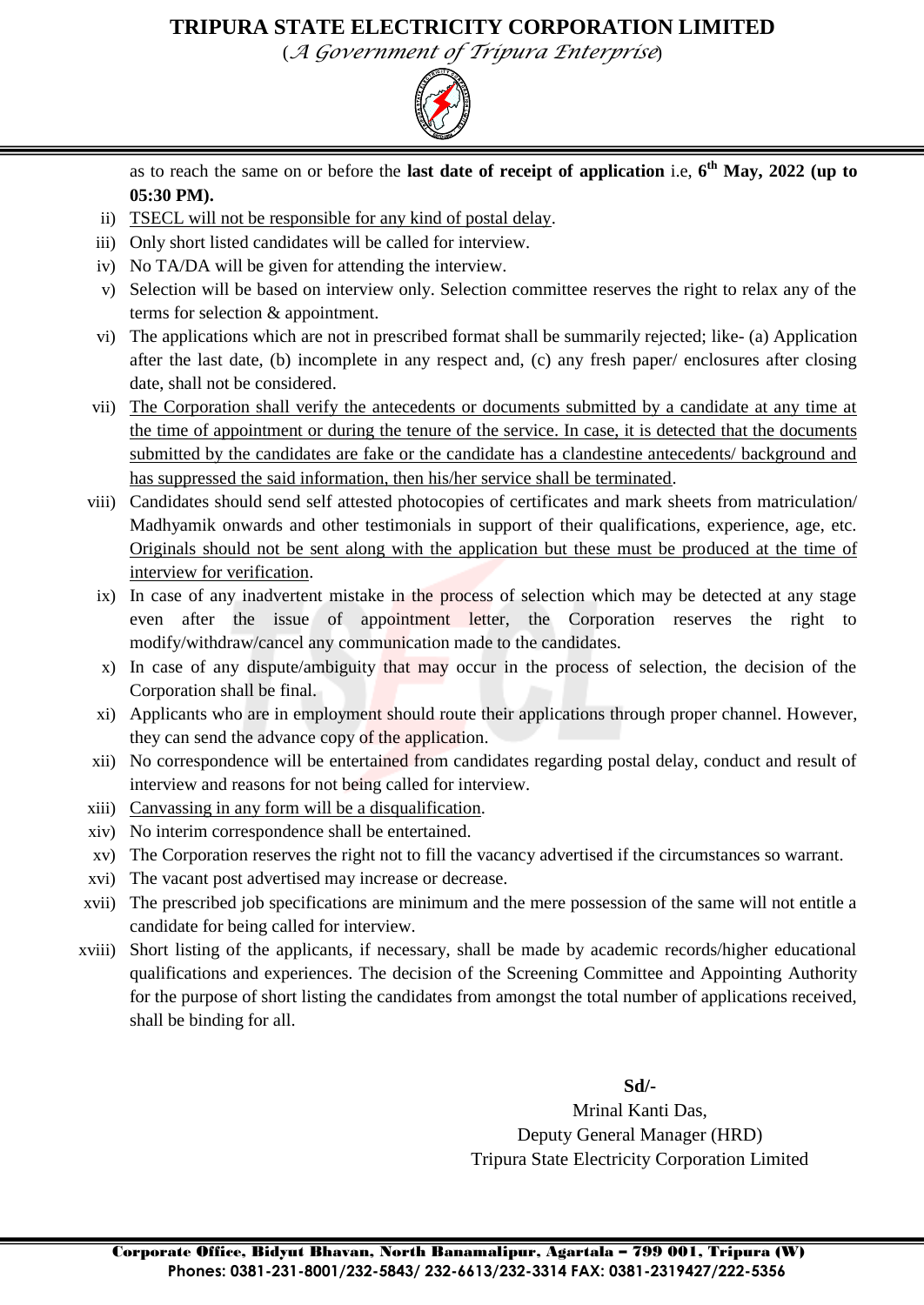## **Application for the post of Driver (Contractual) under Tripura State Electricity Corporation Limited (TSECL)**

| A. Personal Information                                              | Affix a recent<br><b>Passport size</b> |  |  |  |
|----------------------------------------------------------------------|----------------------------------------|--|--|--|
|                                                                      | coloured                               |  |  |  |
| 1. Name in full :                                                    | Photograph                             |  |  |  |
| <b>Whether Currently Working:</b><br>2.                              |                                        |  |  |  |
| 3. Present Designation:                                              |                                        |  |  |  |
| 4. Office / Department:                                              |                                        |  |  |  |
| 5. Scale of Pay:                                                     |                                        |  |  |  |
| Date of Birth:<br>6.                                                 |                                        |  |  |  |
| Age on the last date of receipt application:<br>7.                   |                                        |  |  |  |
| <b>Nationality</b><br>8.                                             |                                        |  |  |  |
| 9. Full address :                                                    |                                        |  |  |  |
| 10. Category SC/ST/UR):                                              |                                        |  |  |  |
| <b>Office Address:</b>                                               |                                        |  |  |  |
|                                                                      |                                        |  |  |  |
| Email:<br><b>Mobile No:</b><br><b>Telephone No:</b>                  |                                        |  |  |  |
|                                                                      |                                        |  |  |  |
| <b>Permanent Address:</b>                                            |                                        |  |  |  |
|                                                                      |                                        |  |  |  |
| <b>Phone Number:</b><br><b>Alternate Number:</b><br><b>Email ID:</b> |                                        |  |  |  |
|                                                                      |                                        |  |  |  |
| 11. Present Emoluments:                                              |                                        |  |  |  |
|                                                                      |                                        |  |  |  |